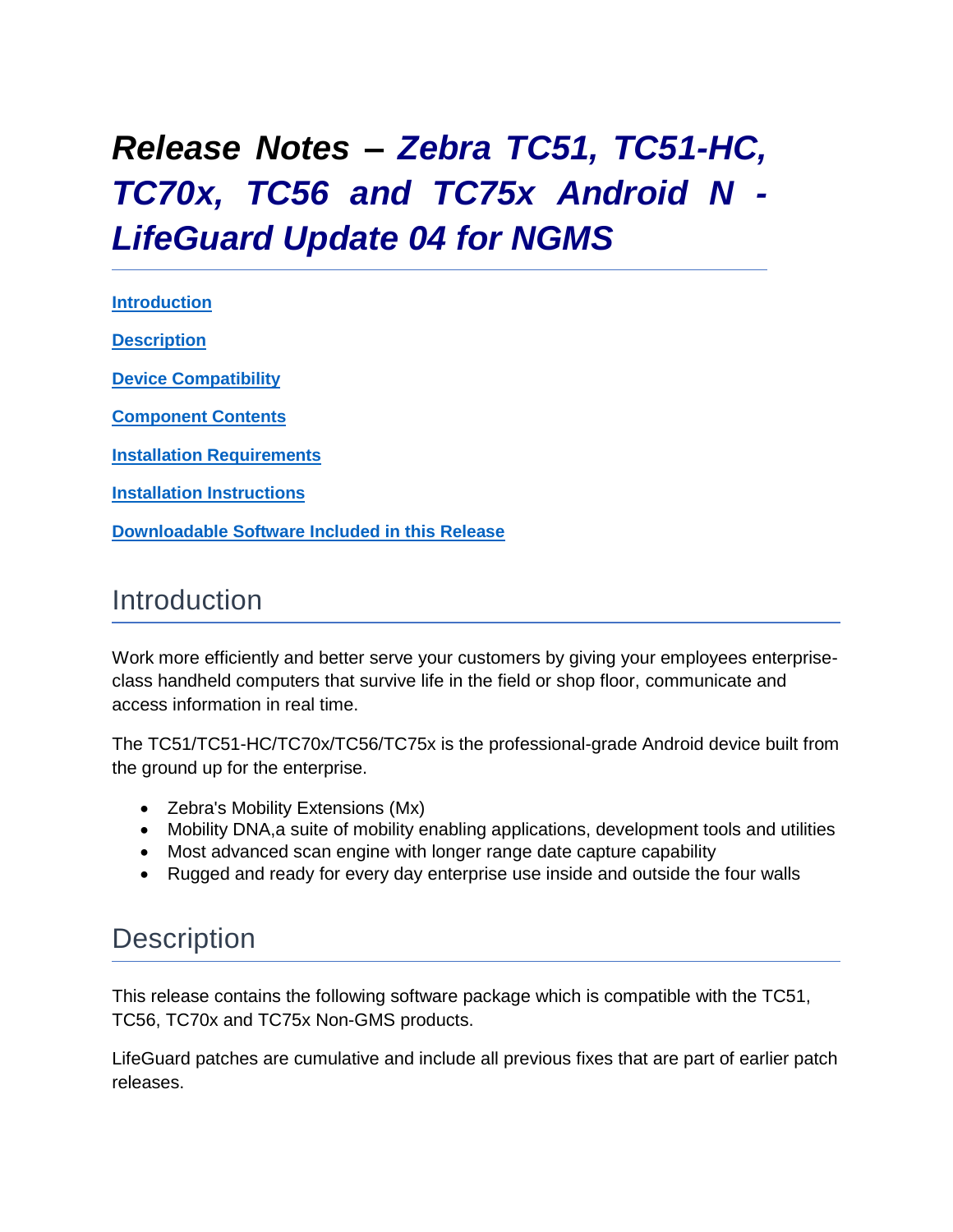### **1. CFE v4 Updates:**

❖ CFE-TC5X\_TC7Xx-01-01-49-NN-00-A-04.zip (NGMS)

#### 1. **Android Security Patch Level:** March 5, 2018

Use the link below to see the Android Security bulletin for more information: <https://source.android.com/security/bulletin/>

- 2. **Updated below components:**
	- o Datawedge: 6.7.34
	- o StageNow: 2.10.1.1386
	- o EMDK: 6.8.20.1120
	- o MX: 7.2.0.6
	- o File browser: 1.19.1.2
- 3. Added support for FIPS.
- 4. SPR33311 Resolved an issue wherein RS507 is unable to connect via Bluetooth using Voxware voice application.
- 5. SPR33302 Resolved an issue wherein disabling the oval capacitive key via StageNow fails.
- 6. SPR34267 Resolved an issue wherein USB debugging failed to get enabled via StageNow.
- 7. SPR33639 Resolved an issue wherein device stops emitting scan beam after waking up from suspend state.
- 8. SPR33799 Resolved an issue wherein DataWedge was sending char 10 instead of char 13.

#### **2. CFE v3 Updates:**

- ❖ CFE-TC5X\_TC7Xx-01-01-49-NN-00-A-03.zip (NGMS)
- 1. Spectre and Meltdown (CVE-2017-5753, 5715, 5754) remediation provided by updates to timer access for CVE-2017-13218.

## <span id="page-1-0"></span>Device Compatibility

This software release has been approved for use with the following Zebra devices. All devices listed below are on Android M or N when they leave the factory.

| Device            | <b>Operating System</b> |
|-------------------|-------------------------|
| TC510K-2PAZU2P-US | Android M &N            |
| TC510K-2PAZU2P-A6 | Android M &N            |
| TC510K-2PAZU4P-US | Android M &N            |
| TC510K-2PAZU4P-A6 | Android M &N            |
| TC510K-2HDZU2P-US | Android M & N           |
| TC510K-2HDZU4P-US | Android M &N            |
| TC510K-2HDZU2P-A6 | Android M & N           |
| TC56DJ-2PAZU2P-A6 | Android M & N           |
| TC56DJ-2PAZU4P-A6 | Android M & N           |
| TC56DJ-2PAZU2P-IA | Android M & N           |
| TC56DJ-2PAZU4P-IA | Android M &N            |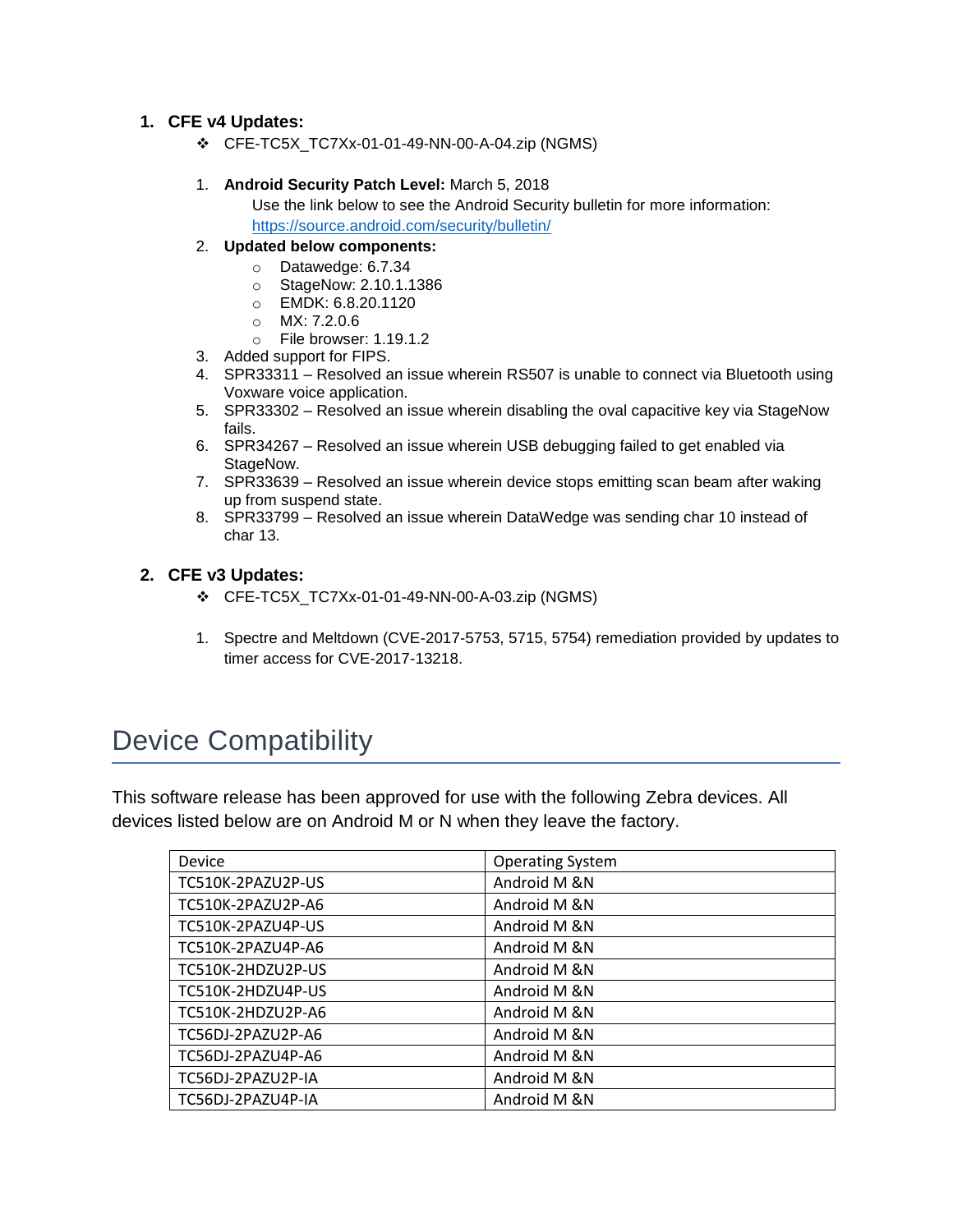| TC56DJ-2PAZU4P-BR | Android M &N  |
|-------------------|---------------|
| TC56DJ-2PAZU2P-BR | Android M &N  |
| TC56DJ-2PAZU2P-CN | Android M &N  |
| TC56DJ-2PAZU4P-CN | Android M &N  |
| TC56DJ-2PAZU4P-ID | Android M &N  |
| TC56DJ-2PAZU2P-ID | Android M &N  |
| TC56DJ-2PAZU2P-TN | Android M & N |
| TC56DJ-2PAZU4P-TN | Android M &N  |
| TC56CJ-1PAZU2P-US | Android M &N  |
| TC56CJ-1PAZU4P-US | Android M &N  |
| TC75FK-22B22AD-A6 | Android M &N  |
| TC75FK-22B24AD-A6 | Android M &N  |
| TC75FK-22B22AD-IA | Android M &N  |
| TC75FK-22B22AD-ID | Android M &N  |
| TC75FK-22B22AD-TN | Android M &N  |
| TC75FK-22F22AD-A6 | Android M &N  |
| TC75FK-22B22AD-TW | Android M &N  |
| TC75GK-22B22AD-A6 | Android M &N  |
| TC75GK-22B24AD-A6 | Android M &N  |
| TC75GK-22F22AD-A6 | Android M &N  |
| TC75FK-22B22AD-BR | Android M &N  |
| TC75EK-2MB22AB-US | Android M &N  |
| TC75EK-2MF22AB-US | Android M &N  |
| TC75EK-2MB22AF-US | Android M &N  |
| TC75EK-2MB24AB-US | Android M &N  |
| TC700K-02B22B0-A6 | Android M &N  |
| TC700K-02B24B0-A6 | Android M &N  |
| TC700K-02B22B0-US | Android M &N  |
| TC700K-02B24B0-US | Android M &N  |
| TC700K-02B22B0-IA | Android M &N  |

## Supported FIPS SKUs

| Device            | <b>Operating System</b> |
|-------------------|-------------------------|
| TC510K-2PAZU4P-FT | Android N               |
| TC510K-1PAZU4P-FT | Android N               |
| TC510K-1HDZU4P-FT | Android N               |
| TC510K-1PAZU4P-FT | Android N               |
| TC56CJ-1PAZU4P-FT | Android N               |
| TC56CJ-2PAZU4P-FT | Android N               |
| TC700K-0MB24B0-FT | Android N               |
| TC700K-02B24B0-FT | Android N               |
| TC75EK-2MB24AB-FT | Android N               |
| TC75EK-22B24AB-FT | Android N               |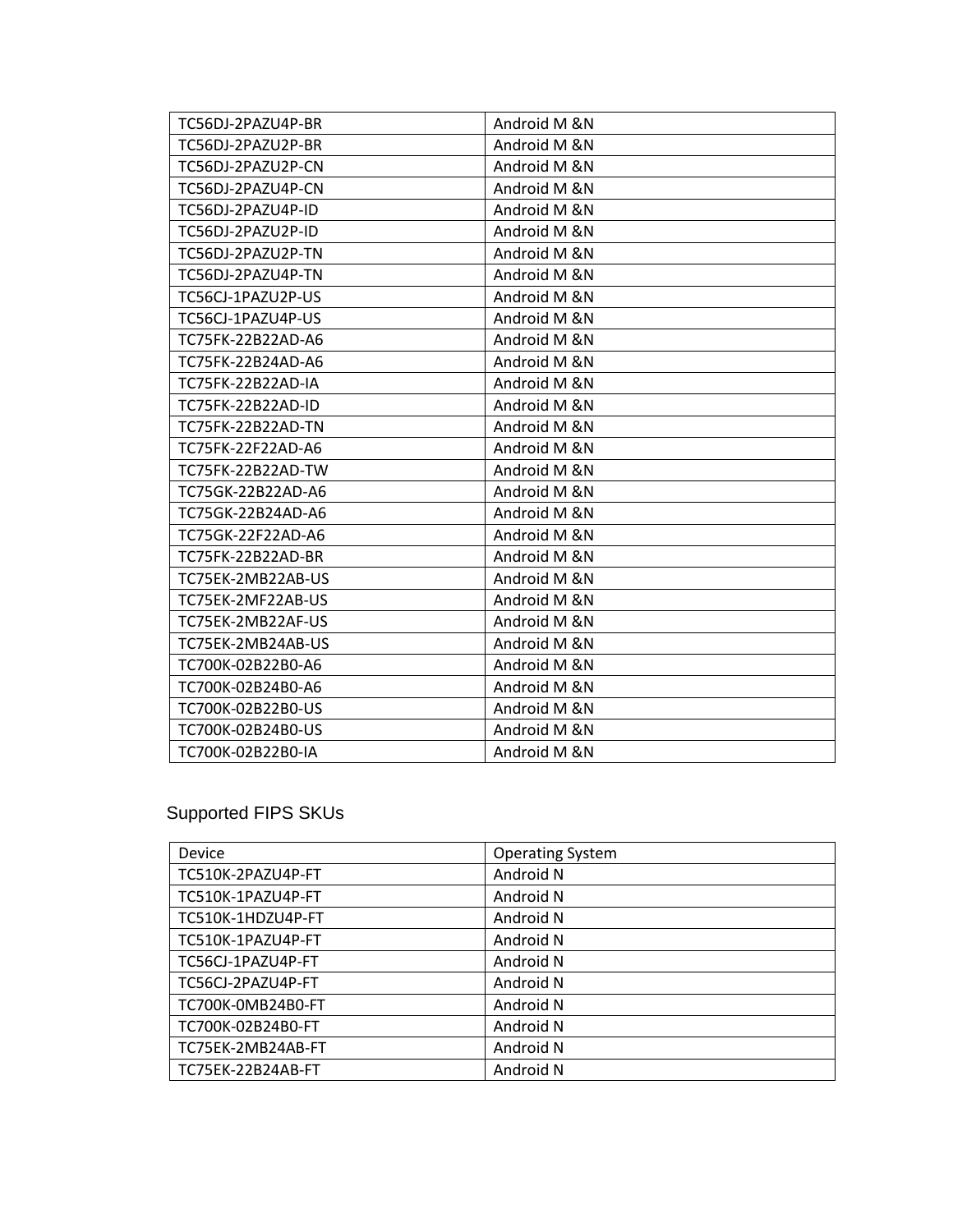# <span id="page-3-0"></span>Component Contents

| <b>Component / Description</b> | <b>Version</b>                  |
|--------------------------------|---------------------------------|
| <b>Product Build Number</b>    | 01-01-49-NN-00-A                |
| <b>Android Version</b>         | 7.1.2                           |
| <b>Linux Kernel</b>            | 3.10.84                         |
| Android SDK Level              | 25                              |
| Platform                       | QC8956                          |
| <b>Bluetooth Stack</b>         | 1.1                             |
| <b>Flash Size</b>              | 16GB/32GB                       |
| <b>RAM Size</b>                | 2GB/4GB                         |
| Scanning                       | 19.0.31.0                       |
| SimulScan                      | 2.9.3 SimulScanEngine 1.15.9    |
| Datawedge                      | 6.7.34                          |
| <b>EMDK</b>                    | 6.8.20.1120                     |
| MXMF / OSX                     | MXMF-7.2.0.6 / OSX-QCT.71.7.5.2 |
| <b>File Browser</b>            | 1.19.1.2                        |
| <b>Stage Now</b>               | 2.10.1.1386                     |
| Diagnostic Tool                | 1.15.0.11                       |
| <b>Security Patch Level</b>    | March 5,2018                    |

# <span id="page-3-1"></span>Installation Requirements

Install baseline 01-01-49-NN-00-A (NGMS) build.

# <span id="page-3-2"></span>Installation Instructions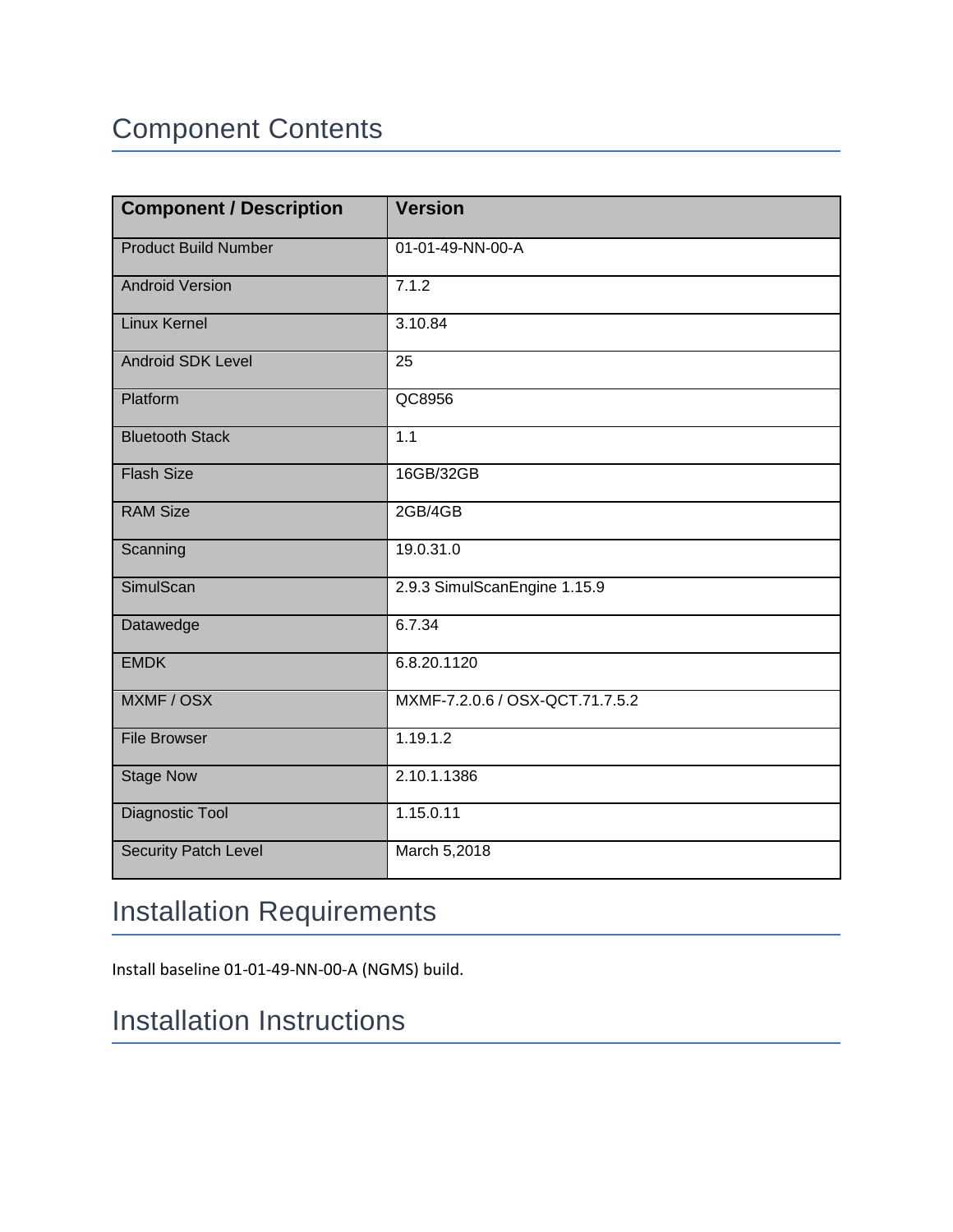### Using ADB Sideload

*The installation instructions assume you have ADB installed on your PC (the adb drivers and such) and your TC51/TC51-HCTC56/TC70x/TC75x has Developer options enabled and USB debugging ON:*

*Instructions on HOW TO enable ADB is also captured in user guide.*

- 1. Plug the TC51/TC51-HC/TC56/TC70x/TC75x into the USB & Charging Cable and then the Cable to the PC. If you have a Cradle with USB connectivity, connect it now.
- 2. You may need to pull down the top menu and if you see "USB for charging", touch it and then change it to "File transfers".
- 3. Open Command Prompt, run *"adb devices"* and check if you can see the device's serial number… If yes, proceed… if not, you will need to get the PC set up with the proper drivers or install an External SD Card.
- 4. You may also get a pop up on your PC (Win 7) that you will be connected as a Portable MediaPlayer… this can be ignored.
- ❖ **Download Image** 
	- a. *CFE-TC5X\_TC7Xx-01-01-49-NN-00-A-04.zip* listed above in content section
	- b. Reset files (Optional)
- 5. Entering Recovery Mode
	- a. Choice 1: In Command Prompt, type *"adb reboot recovery" and click enter*.
	- b. Choice 2:
		- Reset and hold PTT key
		- When Zebra Technologies logo appears on the screen Release the PTT Key
- 6. Your TC51/TC51-HC/TC56/TC70x/TC75x will reboot and put you on the Android Recovery screen.
- 7. if applying update via sideload Method
	- a. Use the Volume + and to highlight, *"Apply update from ADB"* and press the Power Key to select it
- 8. With your Command Prompt open in the Host machine, type "adb sideload" command and add a space and then drag and drop the CFE on to it and click enter.
	- a. Your PC screen will show files being installed and a little blue horizontal progress bar on your device will show status... and after about  $6<sup>th</sup>$  minutes (could be  $10+$  minutes if installing GMS) it should be done and you should be back at the Android Recovery screen.
	- b. Repeat above steps for all mandatory packages
- 9. *"Reboot system now"* is highlighted. Press the Power Key to Reboot.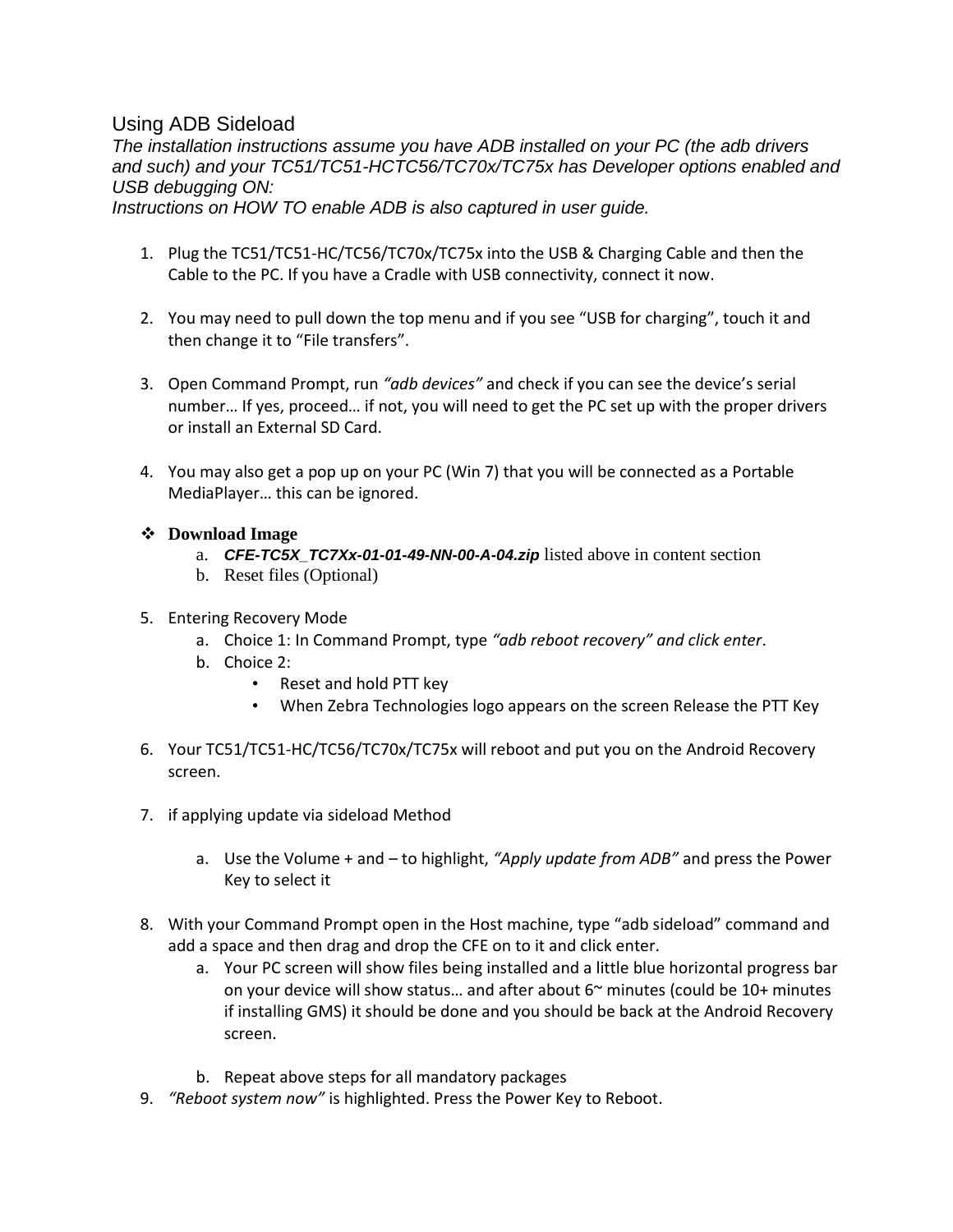- 10. Device reboots and you see Zebra on top and POWERED BY android at the bottom and after about 1 minute will transition to the TC51/TC51-HC/TC56/TC70x/TC75x Touch Computer splash screen with 5 dancing white dots at bottom… it will stay at this screen for a little over another minute *(could be another 7+ minutes if installing GMS)* and then you are at the Factory "Welcome" screen.
- 11. If you installed a GMS BSP, you will need to complete the process by setting up Wi‐Fi and E‐ mail accounts and such. If on AOSP (non‐GMS), there is no process to follow.
- 12. At the Home Screen, we need to verify that the BSP upgrade took place and set the Date & Time.
	- a. Go to "Settings" and scroll down to "About phone" and look at the "Build number". It should start with "01-01-49-NN-00-A". Now you are on the correct BSP.
	- b. Setting the Date and Time. If you associate to a WLAN AP, do so now, as it should automatically set the time and date… the only thing left is to set the time zone. Go to "Settings" and scroll to and select "Date & time". Scroll down to and select "Select time zone", and scroll down to and select the appropriate time zone and you are done.
- 13. To Check the Android Patch Level after installing the CFE package in the device,
	- a. Settings->About Phone->SW Components: Device Update Version: **4**
	- b. ADB Shell method: Execute following command from PC's command prompt: \$ adb shell getprop ro.device.patch.version
		- \$ **4**
- 14. Now you are all set to use your TC51/TC51-HC/TC56/TC70x/TC75x

### Using External SD card

- 1. Plug the TC51/TC51-HC/TC56/TC70x/TC75x into the USB & Charging Cable and then the Cable to the PC. If you have a Cradle with USB connectivity, connect it now.
- 2. You may need to pull down the top menu and if you see "USB for charging", touch it and then change it to "File transfers".
- 3. Download "*CFE-TC5X\_TC7Xx-01-01-49-NN-00-A-04.zip*" file and Reset Files (Optional) and drag & drop the files on External SD card
- 4. Entering Recovery Mode
	- a. Reset and hold PTT key
	- b. When Zebra Technologies logo appears on the screen Release the PTT Key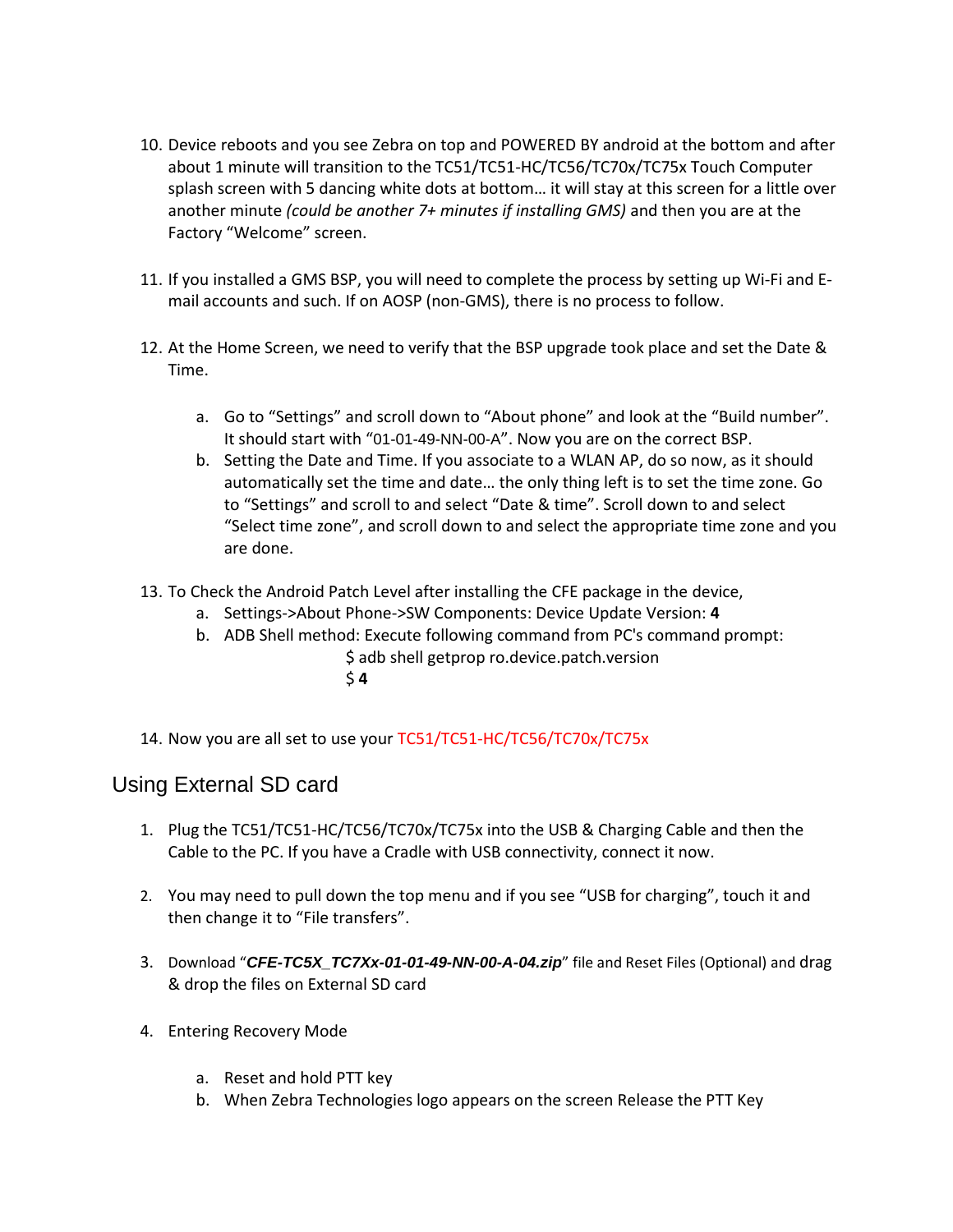- 5. Your TC51/TC51-HC/TC56/TC70x/TC75x will reboot and put you on the Android Recovery screen.
- 6. Applying update via External SD card
	- a. Use the Volume + and to highlight select option to "Apply update from SD card" and press the Power Key to select it.
	- b. Use the Volume + and to highlight package to be installed (*CFE-TC5X\_TC7Xx-01- 01-49-NN-00-A-04.zip*) and press the Power Key to select it.
	- c. Repeat above steps for all mandatory packages
- 7. *"Reboot system now"* is highlighted. Press the Power Key to Reboot.
- 8. Device reboots and you see Zebra on top and POWERED BY android at the bottom and after about 1 minute will transition to the TC51/TC51-HC/TC56/TC70x/TC75x Touch Computer splash screen with 5 dancing white dots at bottom… it will stay at this screen for a little over another minute *(could be another 7+ minutes if installing GMS)* and then you are at the Factory "Welcome" screen.
- 9. If you installed a GMS BSP, you will need to complete the process by setting up Wi‐Fi and E‐ mail accounts and such. If on AOSP (non‐GMS), there is no process to follow.
- 10. At the Home Screen, we need to verify that the BSP upgrade took place and set the Date & Time.
	- a. Go to "Settings" and scroll down to "About phone" and look at the "Build number". It should start with "01-01-49-NN-00-A". Now you are on the correct BSP.
	- b. Setting the Date and Time. If you associate to a WLAN AP, do so now, as it should automatically set the time and date… the only thing left is to set the time zone. Go to "Settings" and scroll to and select "Date & time". Scroll down to and select "Select time zone", and scroll down to and select the appropriate time zone and you are done.
- 11. To Check the Android Patch Level after installing the CFE package in the device,
	- a. Settings->About Phone->SW Components: Device Update Version: **4**
	- b. ADB Shell method: Execute following command from PC's command prompt: \$ adb shell getprop ro.device.patch.version \$ **4**

12. Now you are all set to use your TC51/TC51-HC/TC56/TC70x/TC75x.